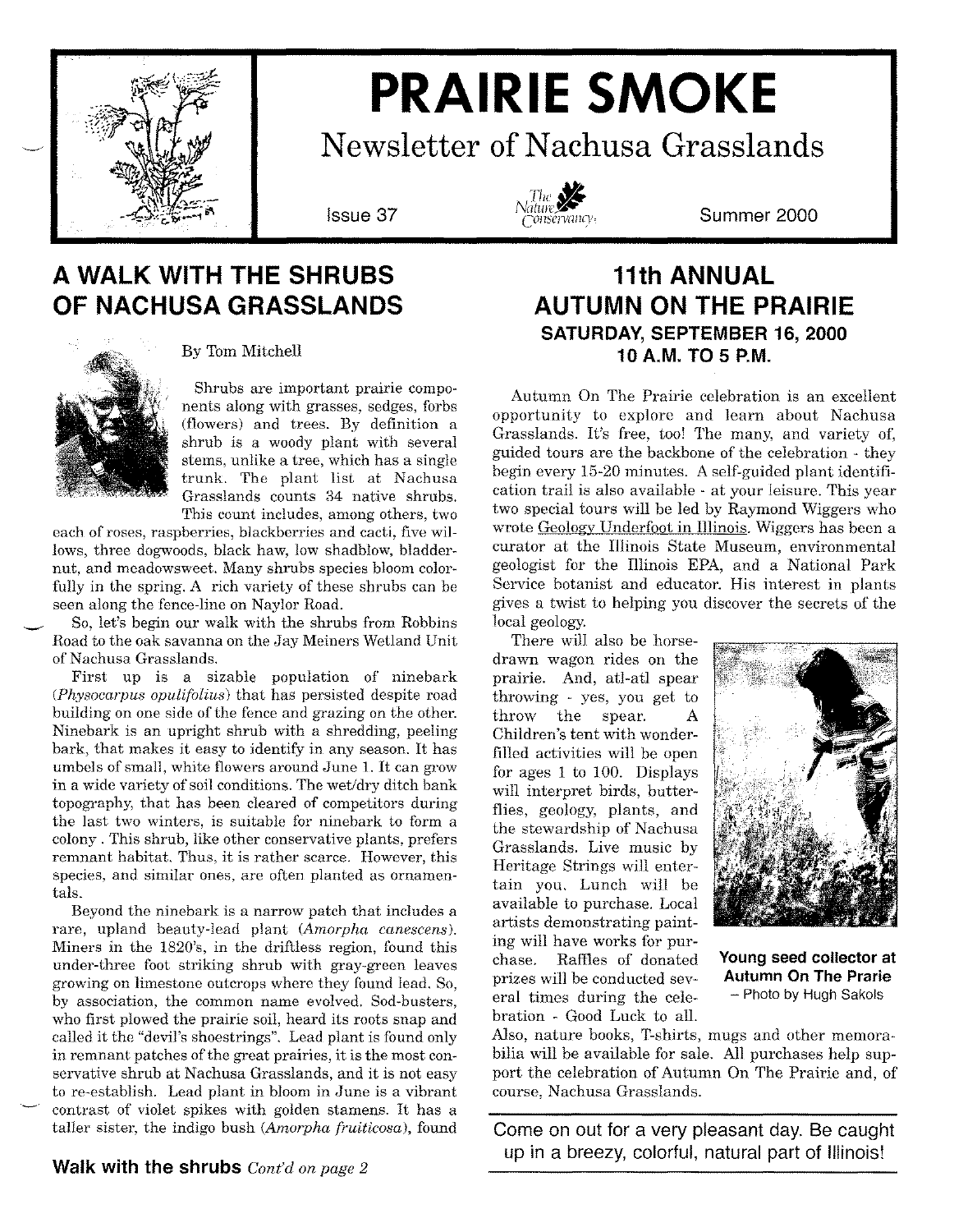### **Walk with the Shrubs** *Cont'd from page 1* Hiking back up the

elsewhere on the preserve in a wetter environment. Both Amorphas are legumes, members of the Pea Family.

As we go to the top of a hill, we find a thicket of American plum *(Prunus americana)* trees that are as short as shrubs. The adaptive capacity of these colony-formers is evident during a prescribed burn. The outer ring of trees absorbs and deflects the fire, protecting those trees on the inside. These "insiders" are then able to grow taller creating an appealing rounded shape. There is an exemplary plum grove on the southwest slope of Doug's Knob and several others on Main Unit knobs.

At the east end of the plum thicket, near a bluebird box, is another distinctive shrub, the American hazelnut *(Corylus americana).* Early land surveyors found the hazelnut everywhere in the almost extirpated savanna landscape. It is believed dense shade provided little plant growth under the hazelnuts and therefore, protected oaks and hickories during prairie fires by slowing the wall of flame, and even preventing it from continuing. Many people consider the nuts as the most valuable of mast to native animals. Hazelnut can be identified after autumn by its light yellow catkins. These catkins enlarge in late winter to form the male staminate flowers. The very small crimson female pistillate flowers typically bloom the first week in March, before leaves emerge. Small populations of American hazelnut can be found in places along this roadside, as well as in other places on the preserve.

As we walk along the ditch, east of the Meiners Unit parking area, we find elderberry *(Sambucus canadensis),* a common roadside shrub with white flowers and dark purple fruit. Closer to the road is Carolina rose *(Rosa carolina),* a low wild shrub, with pink flowers that bloom in June. At the fence is a prickly ash *(Xanthoxylum americanum),* a thorny shrub with opposite leaves. Also known as the "toothache tree" due to past medicinal use, prickly ash is a member of the citrus family, its berries can be used as a flavoring agent. This plant has rust colored buds, green flowers, and red fruit with black seeds.

The smooth sumac clones *(Rhus glabra),* common shrubs, stretch from the fence, to the "Jay Meiners Wetland" sign. The sumac has pointed clumps of red berries which hang-on into winter. Among these sumacs, and elsewhere down the road, are dense, sometimes impenetrable, tangles of black raspberry *(Rubus occidentalis),* easily distinguished by its arching and rooting branches. The black raspberry is described by one author as a "landscape tramp". Common blackberry *(Rubus allegheniensis)* with tall, ridged stems is also found here.

Heading downhill we see four large bur oak trees. Inside the drip-line of their crowns is found wild black currant *(Ribes americanum),* an early blooming shrub found in both flood plains and upland woodlands. Wild gooseberry *(Ribes missouriense),* a weedy and thorny plant, the first shrub to leaf out in spring, is also seen here.

hill to the parking area, we become aware of many bird songs. (A recent study reported by the Morton Arboretum linked nonnative shrubs, for instance the pervasive and exotic honeysuckles and buckthorns, with the decline of wood thrushes. Also, it was indicated, that robins seemed to fare better with nesting success in native arrow wood and hawthorn.)



**New Jersey Tea** *(Ceanothus american us)*

We can rest assured that the variety of native shrubs at Nachusa Grasslands provide nesting sites for many birds, such as, the brown thrasher, yellow warbler, yellow breasted chat, Bell's vireo, blue-winged warbler, lark sparrow, gray catbird, loggerhead shrike, yellow-billed cuckoo, orchard oriole and cedar waxwing. Shrubs not only benefit birds. Nuts and berries of shrubs provide food to all wildlife.

According to the Illinois DNR publication Rock River Area Assessment, humans have also been longtime gatherers of native shrub yields. The publication attributes the following quote to pioneers describing the shrubby character of the region: "For fruits the people had crab apples, wild-plums, thorn apples, blackberries, grapes and raspberries." With gratitude for conservation efforts, in many places, we still enjoy the native shrubs.

Author's Note: Additional shrubs at Nachusa Grasslands: nannyberry *(Viburnum lentago)* a woodland shrub with buds of two sizes; low shadblow or serviceberry *(Amelanchier humilis),* a rare shrub that forms colonies on the northeast and southwest slopes of Doug's Knob; anoth-

### er rarity, black chokeberry *(Aronia prunifolia),* one population dominates Coyote Point and another grows on Potowatomi Ridge with prickly pear cactus *(Opuntia humifusa);* the common wafer ash or hoptree *(Ptelea trifoliata),* a tall shrub with distinctive papery seed capsules; prairie willow *(Salix humilis),* also scarce, is found on dry, sandy soils; meadowsweet *(Spirea alba)* is a summer bloomer in the wetlands; red osier dogwood *(Cornus stolonifera)* whose bare red branches are quite visible in March; bladdernut *(Staphylea trifolia)* has striped bark and seeds that rattle inside inflated papery pods; and blackhaw *(Viburnum prunifoliurn)* an elegant woodland shrub with berries used by pioneers for jams and jellies.

### **Tom Mitchell "birding" at Nachusa Grasslands**

NGC 1

TORS.

**Grien verf** 

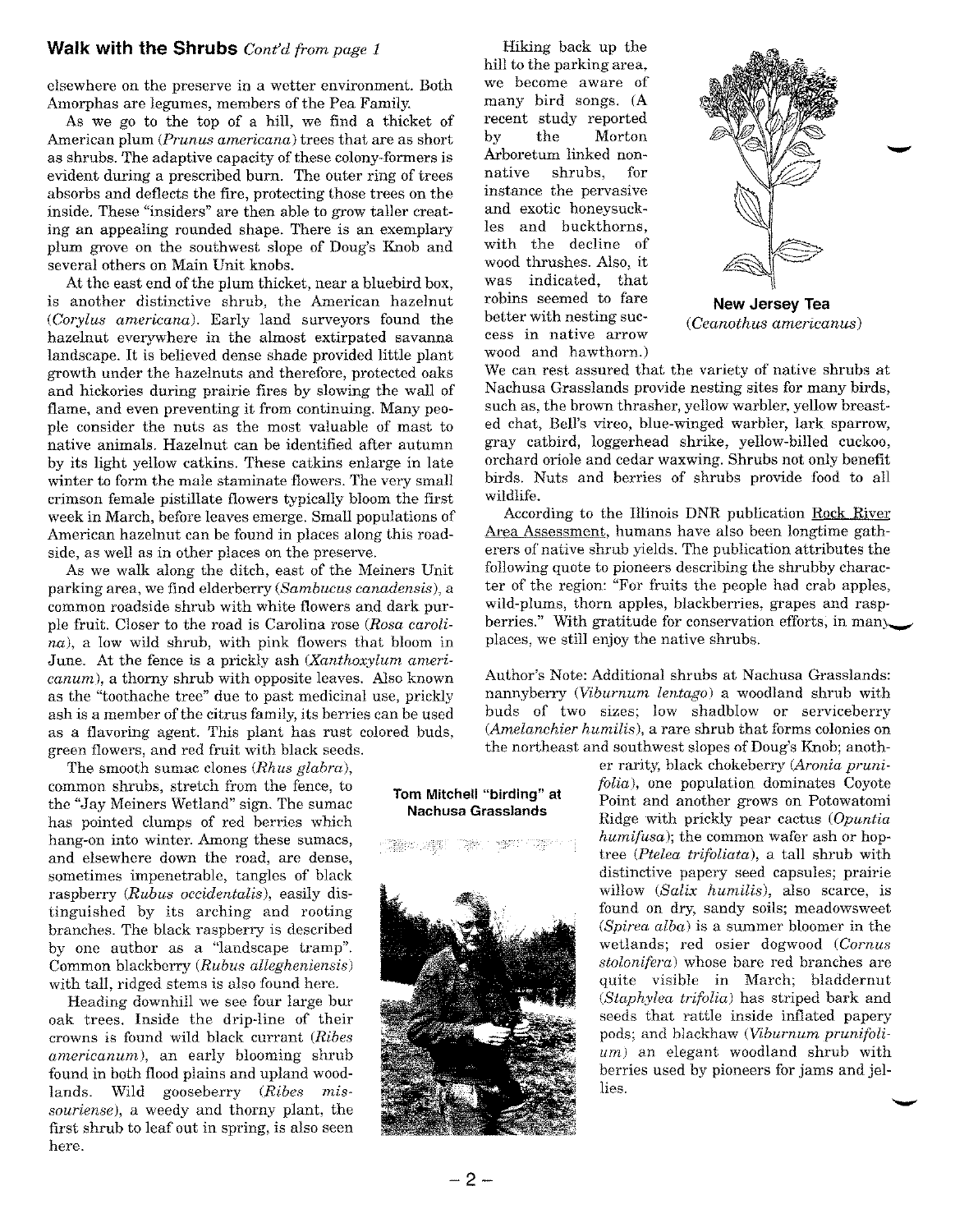# **BUTTERFLY MONITORING AT NACHUSA GRASSLANDS**

### By Jan Grainger

Butterflies are admired by everyone. My admiration for them stems not only from their beauty but also because of the special link they have to the vegetation of an area. The entire cycle of their life is tied closely to the health of the plants on which they feed. Last summer was my first season monitoring butterflies at Nachusa Grasslands. I followed a route that had been established previously which cut across the main unit for much of its length. I must say its hard to get a perfect day for monitoring-little or no wind, cloudless skies and warm temperatures are required. The day I saw the Regal Fritillary for the first time was ideal but much more than warm (95 degrees!). This magnificent butterfly is unmistakable with its vivid orange forewings contrasting with black hindwings. It requires a relatively large, high-quality prairie remnant because its primary host plant is the bird's foot violet.

Host plants are the plants on which the eggs are laid and subsequently the caterpillars feed. Adult butterflies may enjoy nectar from a variety of plants, however the caterpillar host plants are crucial to their continued survival.

Another beautiful fritillary which is dependent on the violets of the prairie is the lovely Aphrodite. This species .s aptly named for the goddess of beauty and love. While walking my route last summer, I was very pleased by the abundance of this species in the main unit.

The official season for the Butterfly Monitoring Network begins in June. I've been doing some preliminary scouting this spring. A remarkable butterfly I've seen this May is the Giant Swallowtail. The Swallowtails are all large butterflies with fairly slow flight so they can be enjoyed easily. With a wingspan of up to six inches, this butterfly (along with the female Tiger Swallowtail) is the largest in North America. It floated effortlessly and gracefully through the air as it passed close by me. Its black wings are distinctively marked with yellow bands. This butterfly is described as "landscape dwelling" since its host plants are the prickly ash and the hop-tree; plants that are not confined to high quality remnants of natural areas. Further south this butterfly is more common where it also uses citrus plants. Citrus growers may consider the caterpillar (called the "orange dog") a pest. In contrast to the showy butterfly, the caterpillar resembles a large fresh bird dropping as an ingenious strategy to avoid being eaten.

A group of butterflies not known for their beauty are the skippers. They are small and many are nondescript to say the least. And ... there are many different kinds! The skippers however are valuable indicators of the ~quality of the habitat since many are highly reliant on grasses found only in the rare remnants of our natural heritage. For example, the Ottoe Skipper relies on little



**Aphrodite butterfly** (Speyeria aphrodite) **on pale purple coneflower** (Echinacea pallida) - photo by John Schmadeke

bluestem and is an Illinois Endangered Species.

Monitors are expected to follow strict rules in order to make the data collected useful. Netting is allowed but only one specimen at a time and the specimen should be very quickly released after identification. Although presently I am a novice in butterfly identification, I find that each day I roam around Nachusa I become more familiar with the common species and add new species to my personal checklist.

# Wish List

- Help with the barn. Looking for anyone who can hammer, drill, paint, or do electrical and plumbing.
- Volunteers for weekday stewardship crew.Looking for volunteers who can come once a week, 8 am -12 (pick a day Monday through Friday) call 815~ 456-2340. .
- Volunteers needed for Saturday and Sunday stewardship workdays. We have ambitious stewards who need help. See calendar.
- Volunteer needed to help maintain equipment once a week for a few hours.
- An Office Volunteer one day a week.
- Research Projects (graduate research opportunities!).
- Donate your old vehicle for trade-in (1990 or newer) towards a 4-wheel drive truck.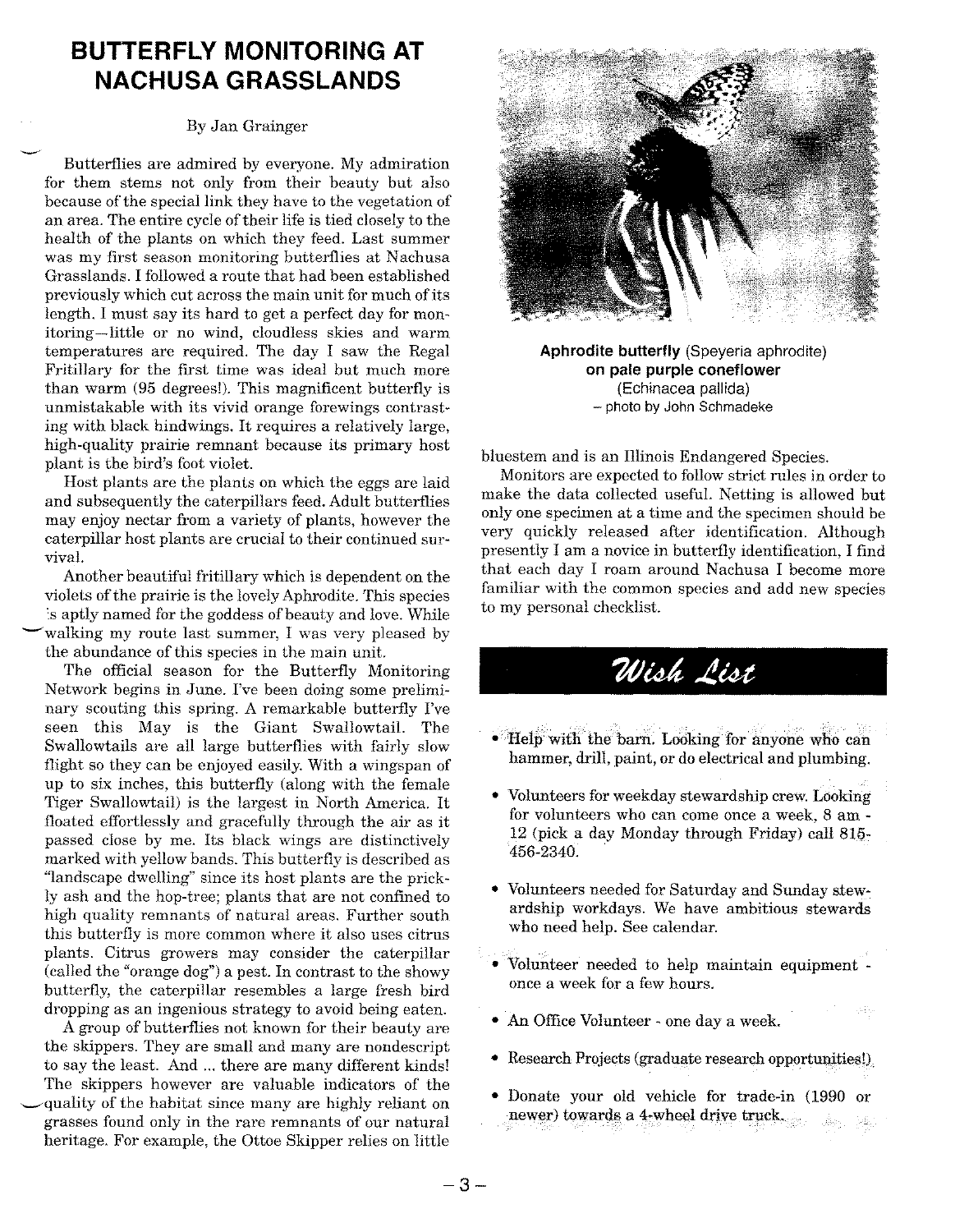# **BARN-HEADQUARTERS UNDER CONSTRUCTION**

The barn in Ashton (donated by Gladys Voss and family) was taken apart by several volunteers and a professional timber frame crew in May. It was amazing to see the pros crawl all over the barn to prepare it for disassembly. Equally amazing was watching the crane take off roof sections and swing timber frame sections (called bents) down to the ground. Volunteers and summer staff labeled each joint while the barn was still standing, and after the bents were on the ground took them apart. They also knocked the rafters off the roof sections once they were on the ground, pulled up floor joists and boards and pulled many a nail.



Nailing joist hangers for barn floor. Front to back: Mike Hansen, Dave Schoenholtz, Garett Meiners, Dave S. Jr., and out of view, Erin Jones.

- photo by John Schmadeke

A special thanks to Mike Adolph, Ron Ingraham, Howard Fox, Steve Covello, Gerald McDermott, Max Baumgardner, and John Schmadeke for giving so much in terms of hours, brain power and sweat. Thank you also to the following individuals and businesses for their donations: John Nicholson, for use of an electric generator and pressure washer; Clyde Gelderloos ofLee County Disposal Service in Rochelle for dumpster service; Crest Foods, Inc. for covering the cost of hiring the crane.

We have installed the septic, electricity, well, and spigots. The foundation is completed. As this is being written we are just finishing the construction of the main floor that will support the timber frame.



Lower floor of barn under construction

Thanks to the following volunteers for helping in the project so far: Jim Grove, Jack Kelley, Eric and Sandy Brubaker, Javier Tapuerca, Jean and Vic Guarino, Ray Derksen, Beth Wiltshire, Todd and Tonya Bittner and Kelly Webster.

The summer crew has also put in many hours. Man thanks to Mike Hansen, Garett Meiners, and Erin Jones. Three of our cooperative education students deserve thanks: Sieg Schwirblat had experience that helped in taking the bents apart and Kendra Hlobil and Seth Brown pulled boards and nails. Sorry if we missed someone, let us know who.



### **However, this is just the beginning.**

We need a lot of help to prepare the timber frame for re-erection, nailing siding boards, installing insulation, wiring, plumbing, building internal walls, lofts, laying the stone foundation facade, etc.

Only you can make it possible to have the barn ready. Please join us. Call the preserve to let us know when you're available (815) 456-2340.

| <b>IT'S NOT TOO LATE !!!</b><br>TO GET YOUR NAME ON THE<br><b>BARN BUILDERS PLAQUE</b> |                                                                                                                             |                                                                                                                                                           |
|----------------------------------------------------------------------------------------|-----------------------------------------------------------------------------------------------------------------------------|-----------------------------------------------------------------------------------------------------------------------------------------------------------|
|                                                                                        | Yes, I can help with the historic barn building<br>project. Enclosed is my check for \$<br>36 characters including spaces): | I understand that for a donation of \$50 or more<br>I can have my name or designated name(s) on the<br>plaque. The name(s) I want on the plaque is (up to |
| $\rm My\:name$                                                                         |                                                                                                                             |                                                                                                                                                           |
|                                                                                        |                                                                                                                             |                                                                                                                                                           |
|                                                                                        | LIP AND MAIL                                                                                                                |                                                                                                                                                           |

Mail to: Nachusa Grasslands, 2055 Lowden Rd., Franklin Grove, IL 61031 • THANK YOU!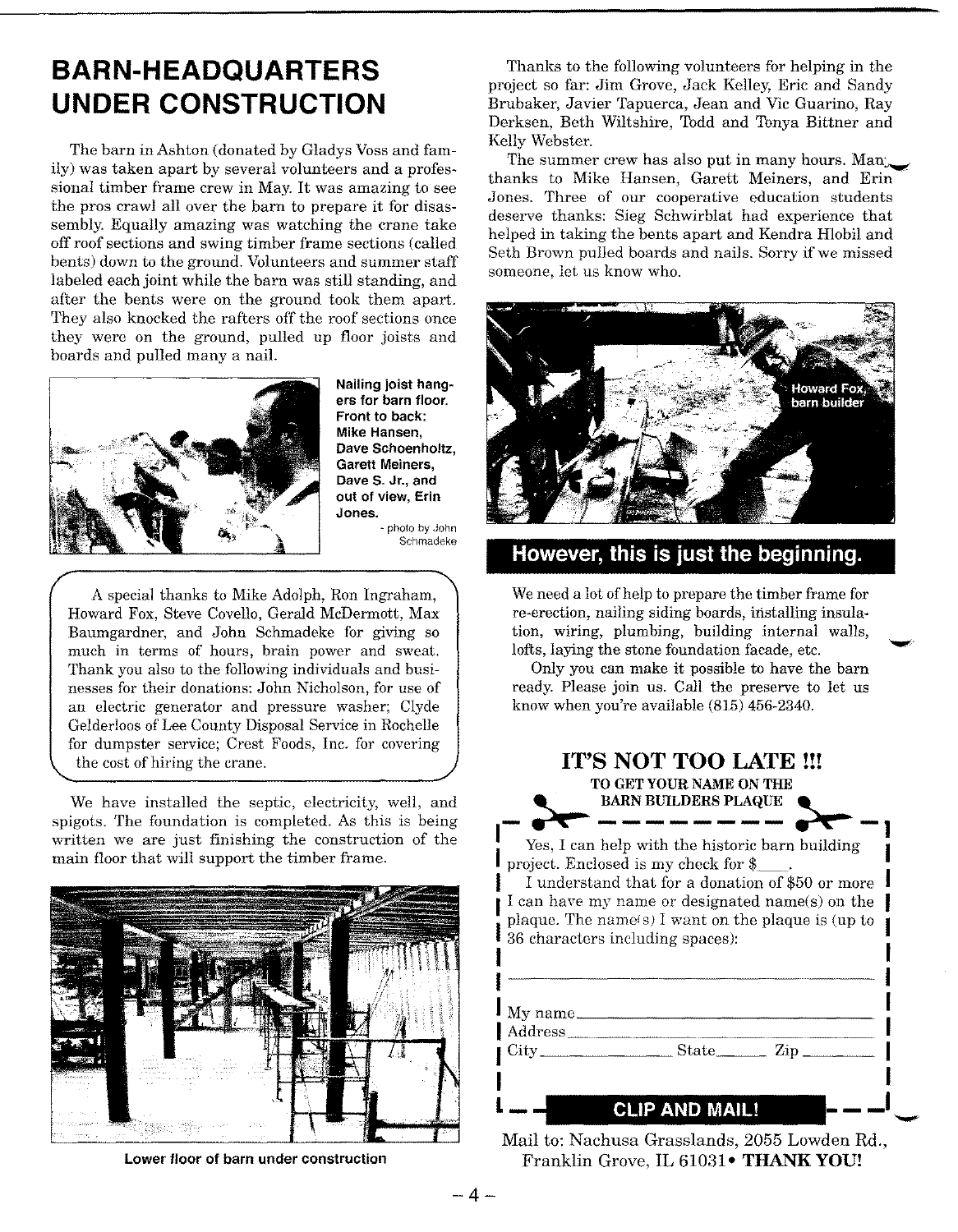# **STEWARDSHIP HAPPENINGS**

By Susan Kleiman

Our vigorous winter work of brush clearing on what has become known as John's Creek, after John Schmadeke, in the East and West Heinkel Units has reversed the deadly effects of shading to this creekside meadow. The areas opened to sunlight are already showing robust growth of sedges, rushes and for the first time, this spring, hundreds of blue flag iris *(Iris virginica shrevei);* a native more dainty than the garden variety.

This spring we planted a new portion of the agricultural field at the Hook Larson Unit and over-seeded new species in last years plantings. We also over-seeded in plantings in the uplands at the Jay Meiners Wetland Unit and at the Hotchkiss tract. Stewards have overseeded in many other areas as well, for example, the Dot and Doug Wade Unit plantings, East and West Heinkel plantings, Schafer Knob gravel pit restoration, and Rolling Thunder Prairie. We are preparing additional areas for restoration at the Hotchkiss tract, Meiners uplands, Roadsides, and Hook Larson Prairie.

The reed canary grass *(Phalaris arundinacea)* at Meiners Wetland Unit has once again been engaged in battle, this year, by John Schmadeke and Tom Mitchell. Each year there is less of it in our areas of concentration. We continue to see big declines in reed canary grass along Wade Creek and Prairie Potholes. The sweet clovers are having an abundant year in some of the areas we didn't burn this season. Similar declines in the main population of birdfoot trefoil *(Lotus corniculatus)* 



Volunteers at brush clearing day along John's Creek at East Heinkel Unit. Back row I to r: Jay Stacy, Jenna Sanders, Mike Crowe, Gene St. Louis, Tom Mitchell. Front row I to r: Tim Keller, Barb Baker, David Edelbach, Mike Adolph.

are probably due to herbiciding with Stinger. The repeated mowing and pulling of poison parsnip *(Pastinaca sativa)* by Tom Mitchell on some of the roadsides has prevented it from going to seed. Due to our concentrated efforts, over the last three years, there has been a major decline in field devil *(Hieracium pratense).*

Our thanks go to our summer crew - Erin Jones, Mike Hansen, and Garett Meiners - who are working hard to reduce the number of weeds that go to seed and have begun collecting native seed.

Also collecting seed this growing season is Shannon Neuendorf. We have a researcher this July, Chris Hauser, setting up monitoring transects for Nachusa Grasslands for his Masters Degree. He will be here again next summer.

# **BUILDING PRESERVATIONIST WILL BE MISSED**

A friend of the Franklin Grove community, Ron Nelson, passed away recently. An historic building preservationist, he had given good advice about our barn relocation and conversion. He was instrumental in the restoration of the H. 1. Lincoln Building in Franklin Grove. He also helped with an early prairie restoration at Knox College. His good nature, friendship and knowledge will be missed by many.

| Prairie Smoke, Issue 37, Summer 2000                                                                                                                                                                                                      |
|-------------------------------------------------------------------------------------------------------------------------------------------------------------------------------------------------------------------------------------------|
| Editor Susan Kleiman<br>Associate Editor Gerald McDermott<br>Additional editing  Thelma Dahlberg, Bill<br>Kleiman, Dot Wade, Sally Baumgardner<br>Mailing Manager Ellen Baker<br>Mailing List Manager Chris Pfoutz<br>(Crest Foods, Inc.) |

-

# THANK YOU!

### DONATIONS TO THE BARN

Charles C. Haffner Mike Adolph Dick and Jill Brennan gave large donations Lincoln School in Rochelle Dean T. and Eloise E. Van Hise Nancee and Nick Huges Mr. and Mrs. David B. Lowe Nick and Jeanne Vogelzang Wilbert and Wayne Weitzel Families Mark Liechty and Laura Hostetler Gerard, Andrea, Erin, Emmett, Liam Breen Robin Soderberg Read for Bruce and Marion Soderberg Mike and Terry Clarke Joe and Betty Wood Donald and Cherril Homer

**THANK YOU!**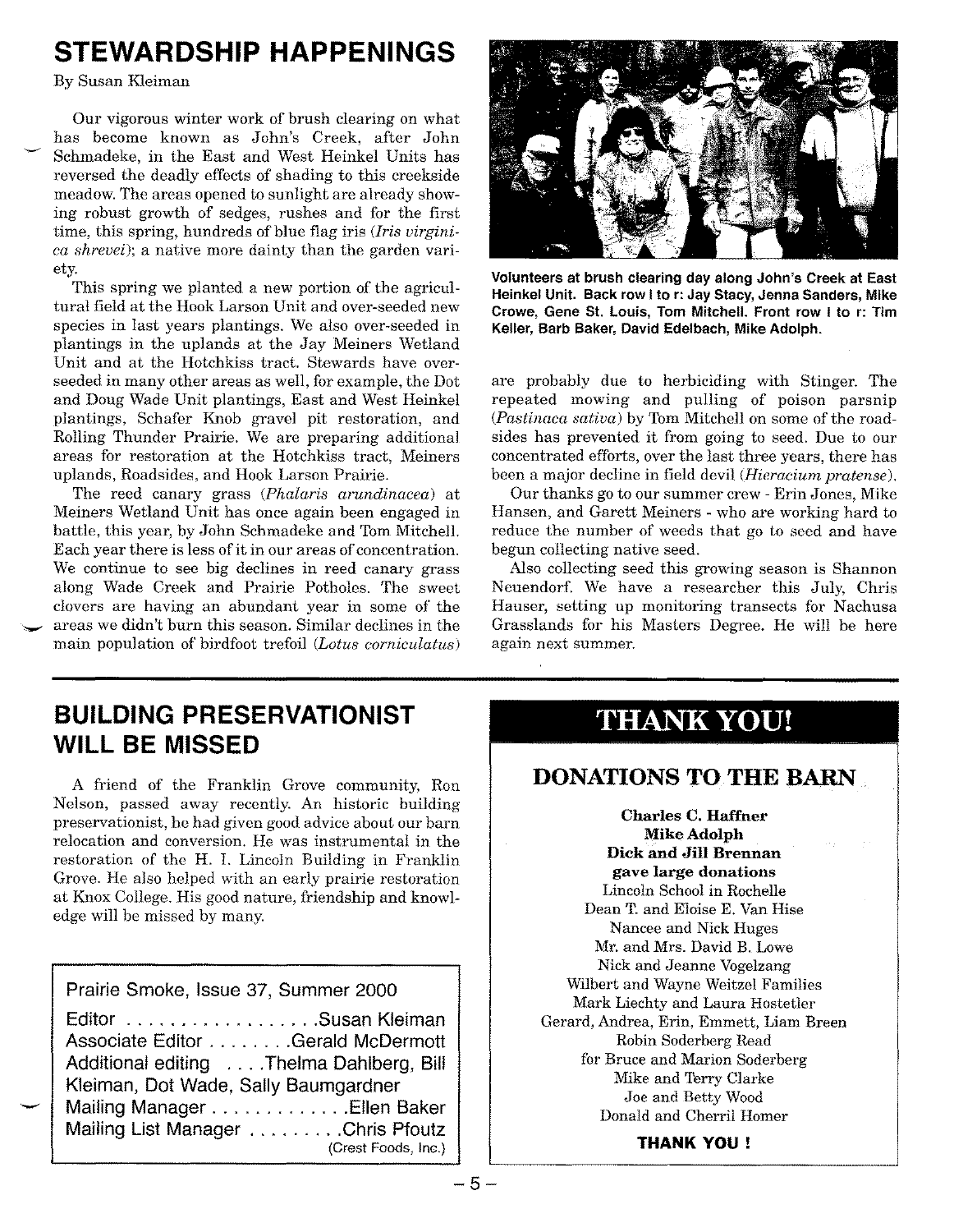# **SIGHTINGS**

### By Susan Kleiman

Henslow's sparrows - We have so many singing males this year that they seem to be heard in most areas of the preserve! This rare sparrow resembles the grasshopper sparrow in profile with the head and beak being almost a continuous slope. It is more likely to run on the ground, in the undergrowth, than to fly. It can be seen singing its two-note, insect-like song, from atop stiff plants or shrubs.

Blanding's turtle -Weused live traps to see if we could locate this rare turtle. Wefound one in the large pond that borders our neighbors property (John Bivens) and the Schafer Unit. It was an adult female. All of the claws where missing on its right rear



**Blanding's turtle** (Emydoidea blandingii)

foot.We took photographs of her top (carapace) and underside (plastron) and released her exactly where we caught her. These dark turtles, with yellow flecks, have a somewhat domed shell and a bright yellow throat. It is a shy turtle, not inclined to bite. It eats both plant and animal food. Blanding's turtles used to occur in all of northern Illinois where there were extensive prairie wetlands. It was probably common before the marshes were drained. This turtle needs water and sandy uplands for egg laying. In many places in its range, the turtle is preyed upon, or run over, trying to cross roads to reach both habitats. Nachusa Grasslands has both water and sandy uplands, adjacent to each other, therefore, necessary protection can be provided for this interesting species.

Prairie Bush Clover - I came across an unknown group of prairie bush clover *(Lespedeza leptostachya)* on the Dot and Doug Wade Unit, facing west on Rachel Carson Knob south of Doug's Knob. Six plants were seen, all about to flower. This is our rarest plant. It is smaller and more delicate than the native, but common, round-headed bush clover *(Lespedeza capitata).* It is on the Federal Threatened Species List. It is endemic to the Midwest. The largest Illinois population can be found at Nachusa Grasslands.

Seed collection is underway. Most days you will find Jay Stacy, and often other volunteers, combing the swells and swales for elusive violets or snipping the seed heads of species from *Allium cernuum* to *Zizia aurea.*

Come on out!! Join us!!!

# **NACHUSA GRASSLANDS UNIT STEWARDS**

**Clear Creek Unit** Prairie Preservation Society Mary Blackmore of Ogle County Terri Clarke

**Coneflower Unit East** Barbara Baker

**Dot & Doug Unit**

Gene St. Louis Barb Regan **Eight Oak Savanna** Jan Grainger

**East Heinkel Unit** Mike Crowe

**Fen Unit** Kevin Kaltenbach Todd Bittner

**Hook Larson Prairie Unit** Dave Breen Jay Friberg

**Kittentail Unit** West Chicago  $\qquad$  Mel Hoff Prairie Stewards

**Main Unit** Mike Adolph Bob Shone

**Roadsides** & **West Meiners Unlands** Tom Mitchell **Jenny Mitchell** 

**Rolling Thunder Unit** Sally Baumgardner Max Baumgardner

### **Schafer Unit**

**West Heinkel Unit** Jay Stacy Gene Miller,

### **Science Stewards:**

Bird Monitoring Ann Haverstock Butterfly Monitoring Jan Grainger Herbarium Steward Dwight Heckert

### **Outreach Volunteers:**

Publicist/Educator Sally Baumgardner Youth Stewards Leaders Howard Fox



### STEWARDS CO-STEWARDS

Sally Bowers

David Edelbach Gerald McDermott

Ron Ingraham John Schmadeke Don Homer

Hazel Reuter *The¥-* Ron Ingraham **Mike Adolph** 7011Ser*Vancy*<sub>8</sub> Sally Baumgardner Barb Rutherford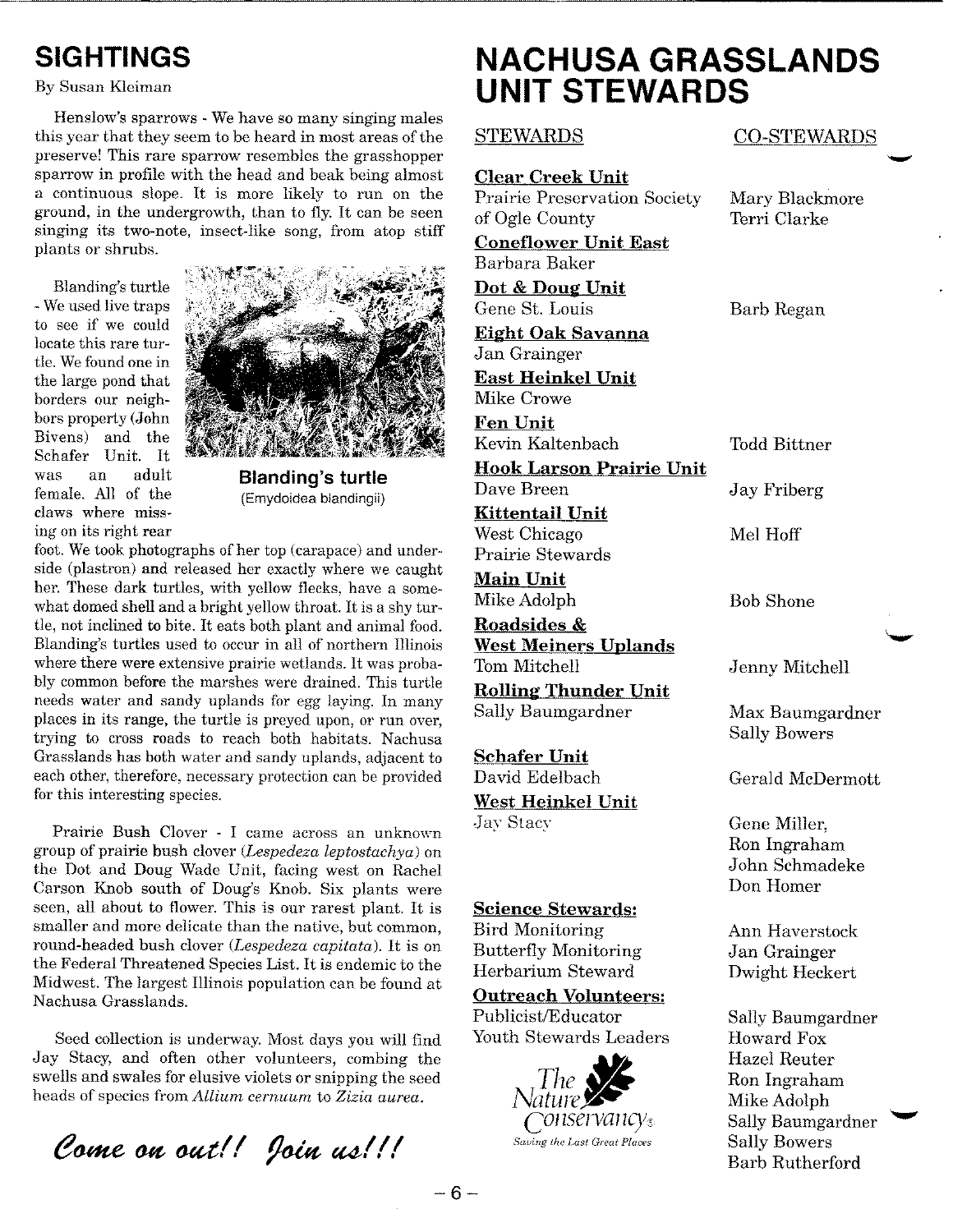# **NACHUSA GRASSLANDS STEWARDSHIP CALENDAR 2000-2001**

**BARN RAISING Tentative date August 12-13, call the Preserve to confirm. (815) 456-2340**

### **AUimst**

--

- 6 Sun. Main Unit
- Sat. West Heinkel Unit
- 13 Sun. Schafer Unit
- 19 Sat. Roadsides
- 26 Sat. Dot & Doug Wade Unit

**September**

- 2 Sat. Roadsides 9 Sat. East Heinkel Unit and **ATOP Prep. And**
- **POTLUCK GATHERING**
- 10 Sun. Schafer Unit
- 16 Sat. **AUTUMN ON THE PRAIRIE 10 AM to 5 PM**
- 23 Sat. West Heinkel Unit
- 24 Sun. Hook Larson Prairie
- 30 Sat. Eight Oaks Unit

### **October**

- 1 Sun. Main Unit
- 7 Sat. Eight Oaks Unit
- 8 Sun. Dot & Doug Wade Unit
- 14 Sat. Hook Larson Prairie
- 15 Sun. Schafer Unit
- 21 Sat. West Heinkel and Kittentail Units
- 28 Sat. Rolling Thunder Prairie (National Make a Difference Day)

### **November**

-

- 4 Sat. Schafer Unit
- 11 Sat. **"STONE SOUP" SEED PROCESSING PARTY and POTLUCK GATHERING**
- 18 Sat. Dot & Doug Wade Unit
- 19 Sun. Hook Larson Prairie

### **December**

- 2 Sat. Hook Larson Prairie<br>3 Sun. Dot & Doug Wade U
- 3 Sun. Dot & Doug Wade Unit
- 9 Sat. Fen Unit
- 10 Sun. Schafer Unit
- 16 Sat. **NEW EVENT-PlanninglBrainstorm Day for Stewards (IMPORTANT, please participate)**

### **January 2001**

- 13 Sat **POTLUCK GATHERING**
- Sun. Dot & Doug Wade Unit
- 20 Sat. Roadsides
- 27 Sat. Hook Larson Prairie

### **BARN WORKDAYS**

For the new Stewardship Headquarters Barn. We need YOU to help. Please call the preserve and tell us when you are available.

**STEWARDSHIP WEEKEND WORKDAYS** mainly involve brush clearing in the winter, weed removal in the spring and summer, and seed collecting in the summer and autumn. Often there is a hike afterwards. All workdays and events start at 9:30 and end about 1:30 unless otherwise noted. Bring a lunch and work gloves. Meet at the Stewards' Barn at 2055 Lowden Rd. Extreme weather conditions will sometimes cause a steward to cancel a workday.

**POTLUCK GATHERINGS** also start at 9:30 with a time for learning or hiking together. Food is then shared at noon.

We also have on-going**STEWARDSHIP DURING THE WEEK** throughout the year. Call Bill or Susan Kleiman at the preserve (815) 456-2340.



# **HE KNEW WHERE THE PLANTS GREW**

By Sally Baumgardner

**James B. Long,** from Amboy, an early contributor to the Prairie

Smoke (1992-1994), died last January. He was 73. Mr. Long wrote detailed descriptions of the native plants of Lee County. He donated hundreds of pressed specimens to the Illinois State Museum over a span of 50 years. The Amboy News often carried his natural history articles. Though we never met, I am especially grateful to him for helping me better understand the Hypericums (St. John's worts).

*Editor's Note:* James B. Long had an amazing knowledge of local plants. He helped protect them in the larger Green River area, by sharing their location with Hazel Reuter, one of our volunteers; Todd Bittner, Heritage Biologist with Illinois DNR; and Gerould Wilhelm, co-author of Plants of the Chicago Region.

Maxine Simpson and Cindy Tilsy for helping Ellen Baker with mailing the Prairie Smoke in January.

Thank you

Judy Snyder for donation of two file cabinets and loppers and bow saw.

Heather Swensen-Hagenyager for seed from several species of prairie plants.

Tom Lawson for a donation, in memory of his father, Russell Lawson.

George Dilling for donation, in memory of Paul "Deacon" Jackson.

Jane Balaban for donation of fold away bed (in use by a researcher staying here this summer).

Gene St. Louis for a new chain saw.

-Ian Grainger for butterfly monitoring.

Ann Haverstock for another season of bird monitoring.

Ann Myers of Ender's Greenhouse for growing many plants for us from seed from the preserve.

Larry and Sandy Creekmur of Country Road Greenhouse for starting plants for us for the propagation gardens to be located at the new barn.